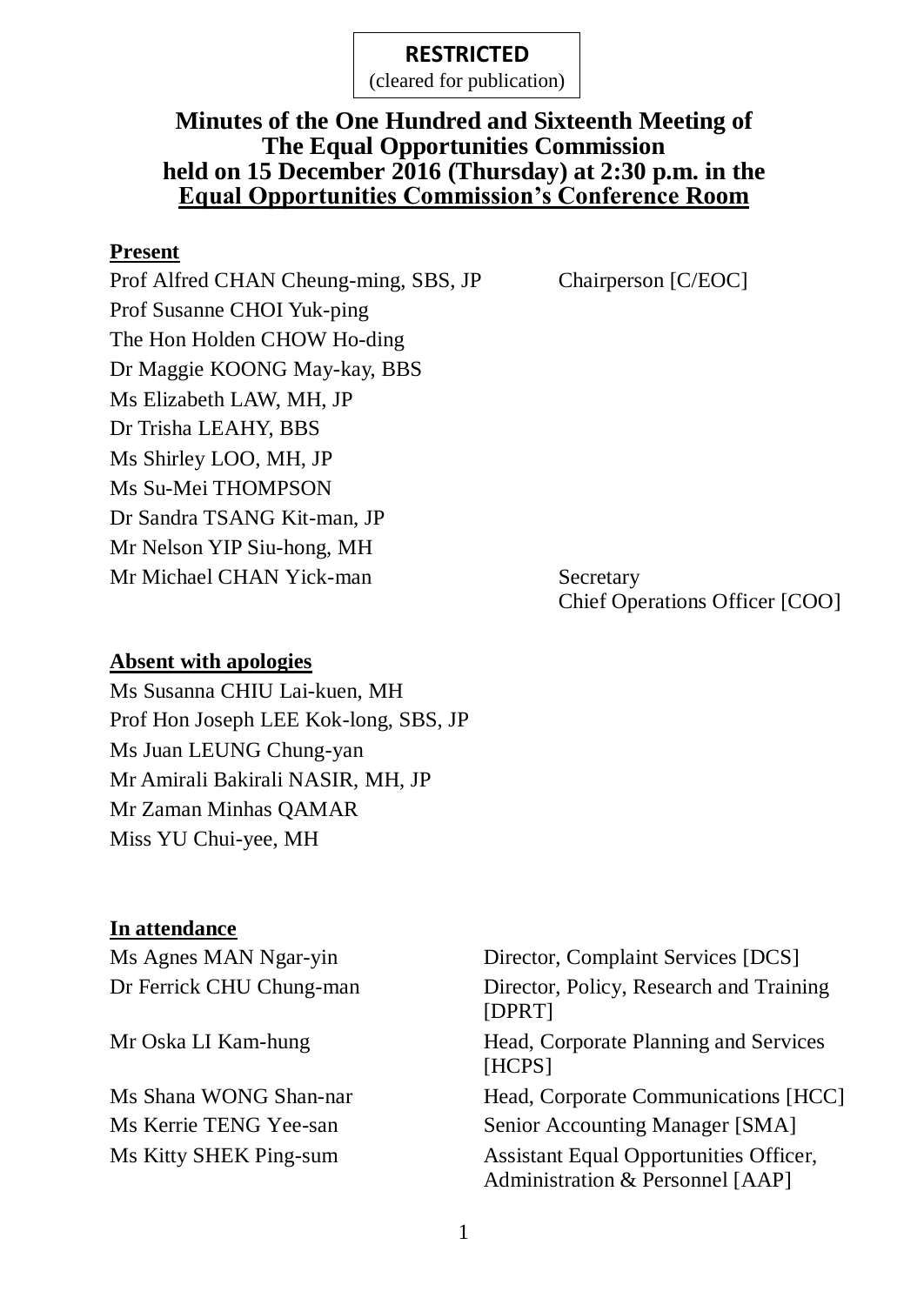(cleared for publication)

### **I. Introduction**

1. The Chairperson (C/EOC) welcomed Commission Members (Members) to the 116<sup>th</sup> Meeting. Apologies for absence were received from Ms Susanna CHIU, Prof Hon Joseph LEE, Ms Juan LEUNG, Mr A B NASIR, Mr Z M QAMAR and Miss YU Chui-yee due to other engagements. The Meeting also noted that a few members had to leave the meeting earlier.

## **II. Confirmation of Minutes** (Agenda Item No. 1)

# **Confirmation of Minutes of the 115 th EOC Meeting held on 15 September 2016**

2. The draft minutes of the  $115<sup>th</sup>$  EOC Meeting held on 15 September 2016 were issued to Members on 14 October 2016 and the revised minutes incorporating amendments proposed by Dr Trisha LEAHY at paragraph 33 were issued to Members on 7 November 2016. There were no other amendments proposed.

3. The revised minutes issued to Members on 7 November 2016 were confirmed without amendments.

## **III. Matters Arising** (Agenda Item No. 2)

4. Members noted that matters arising from the last meeting requiring attention had been placed under the new agenda for this meeting for consideration.

## **IV. New Agenda Items**

**Report on the EOC's 20th Anniversary Programme held on 17 November 2016** (EOC Paper No. 23/2016; Agenda Item No. 3)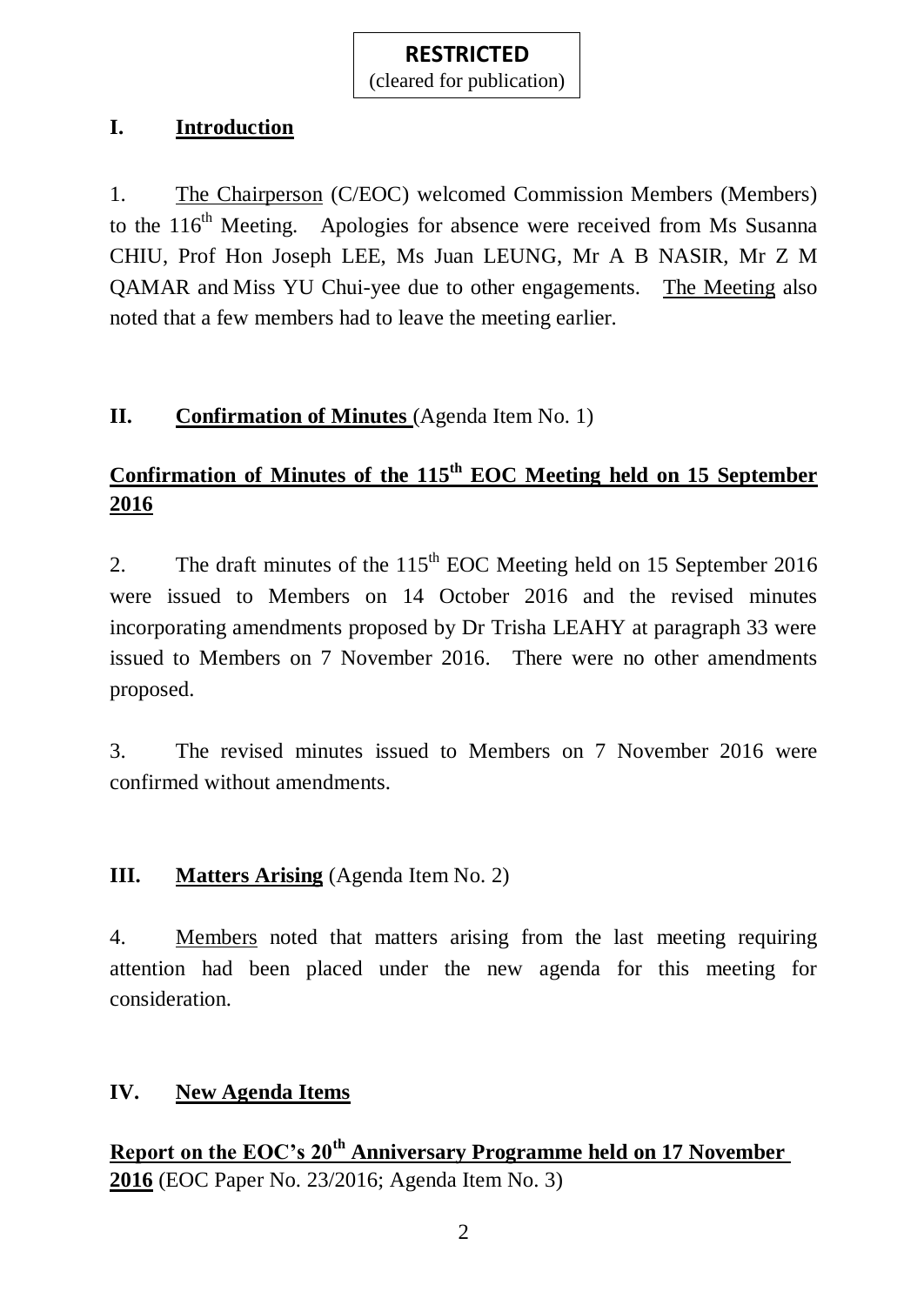(cleared for publication)

5. HCC highlighted to Members the salient points contained in EOC Paper No. 23/2016 including (a) Anniversary Reception and Video; (b) Commemorative Publication; (c) Multimedia Competition; and (d) Slogan Competition. She thanked Members for their support to  $EOC$ 's  $20<sup>th</sup>$ Anniversary Programme, including as judges adjudicating the Multimedia and Slogan Competition entries. Members were invited to provide their feedback to the Anniversary Programme.

6. Members in general considered the Anniversary Reception a successful event. For future similar events, it was suggested a more roomy venue could be hired to accommodate more guests and spare sitting space for all VIPs. In response to enquiries about the guest list, HCC said that the EOC had sent out around 500 invitations, which included all Executive Council and Legislative Council Members, senior officials of government bureaux, Consuls-General, community partners, representatives from relevant NGOs and public organizations as well as the media. Only the CEOs or Chairpersons of these NGOs and public organizations were invited on this occasion in view of the limited space of the venue. In total, more than 200 replies were received with around 220 persons attended the Reception. The response rate was very encouraging.

7. Ms Su-Mei THOMPSON commended that the Anniversary Reception was a joyful event and congratulated the EOC for the success. COO added that the guests found the dialogue with the business sector, having two reputable commercial companies shared their commitments to diversity values and inclusive employment policies, the challenges and benefits of employing ethnic minorities and persons with mental disabilities, particularly meaningful. C/EOC said that one of the commercial companies had suggested positive collaboration with the EOC by offering job positions for ethnic minorities in the upcoming future. Prof Susanne CHOI also expressed her appreciation to the EOC staff's effort in preparing for the  $20<sup>th</sup>$  Anniversary Commemorative Publication and the production of an impressive short video.

*(Dr Maggie KOONG joined the meeting at this juncture.)*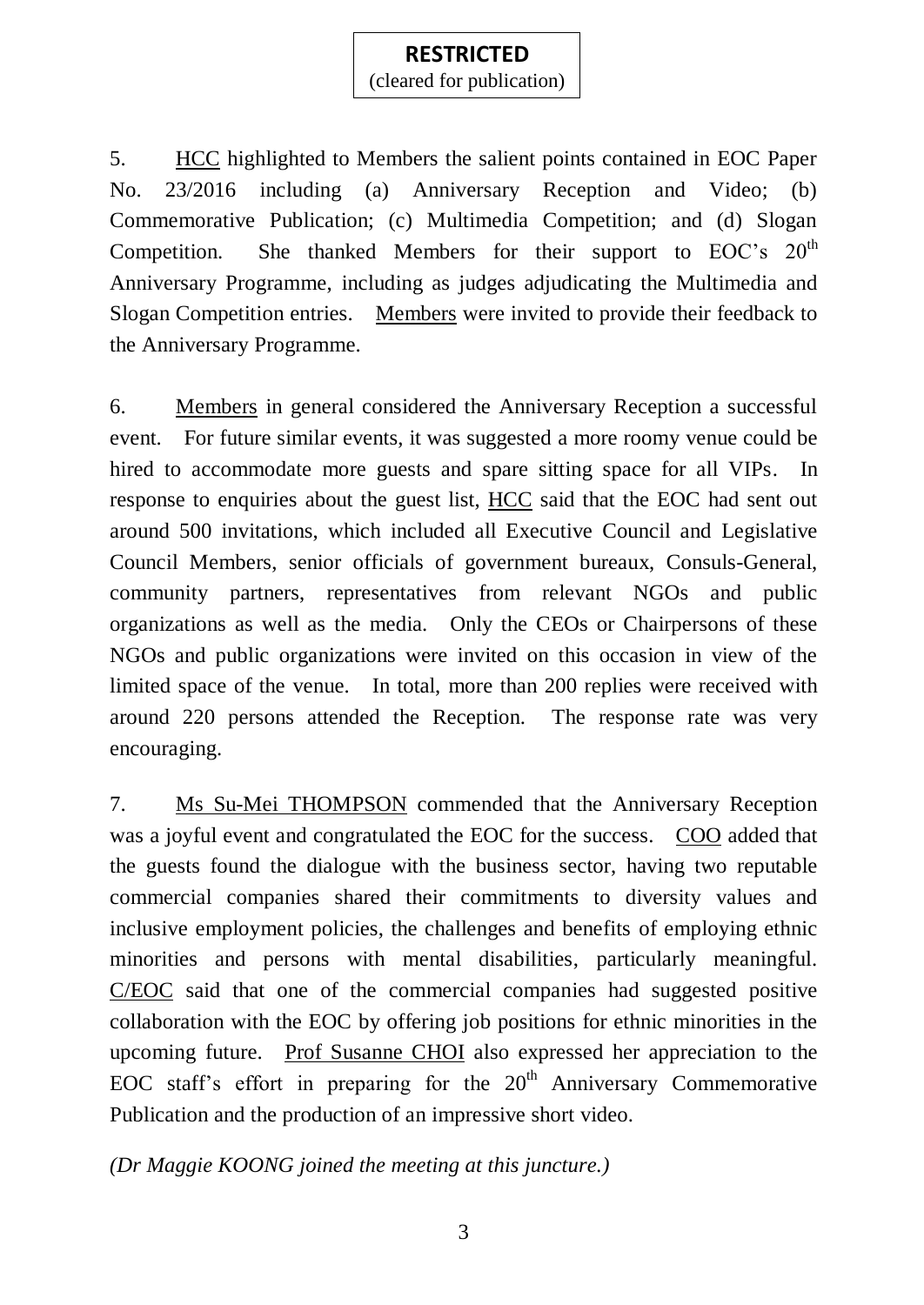(cleared for publication)

8. C/EOC thanked Members for their feedback and suggestions provided above for future improvements. He further suggested that for similar events in future, the EOC could make an announcement at the start of the event to the guests so that they would know better about the programme rundown and seating arrangements, etc.

9. Members noted EOC paper No.23/2016.

### **EOC's Strategic Plan for 2016/19**

(EOC Paper No. 24/2016; Agenda Item No. 4)

10. C/EOC thanked COO and HCPS for developing a draft EOC Strategic Plan 2016-2019 (the Plan) following the Strategic Retreat held in August 2016. The five refined strategic priority areas would reflect the roles and passions of the EOC in the coming years. COO briefed Members on the proposed Strategic Plan as contained in EOC Paper No. 24/2016.

11. Members noted that EOC's staff members had been engaged in discussions on how to operationalise the priority areas through three strategic retreat sessions held on 7, 8 and 12 December 2016. A group presentation session was also held on 13 December 2016 in which staff members shared with the management their suggestions and feedback on the strategic actions, expected results and indicators developed for the five strategic areas.

12. COO invited Members' views on the proposed Strategic Plan. He said that as suggested at the last meeting and subject to views and endorsement of Members, the Plan would be made available to the public through the EOC's website.

13. The Meeting suggested making it more concise where possible to describe the "Thematic Focus" to facilitate an easy understanding by the public of what EOC would intend to do in the coming years. Also, consideration could be given to separate the "Expected Results" and "Indicators" provided in the Plan so as to better distinguish between the eventual outcomes and specific initiatives to achieve the results. Meanwhile, the Chinese version of the Plan should be polished to ensure reader friendliness. Ms Shirley LOO agreed to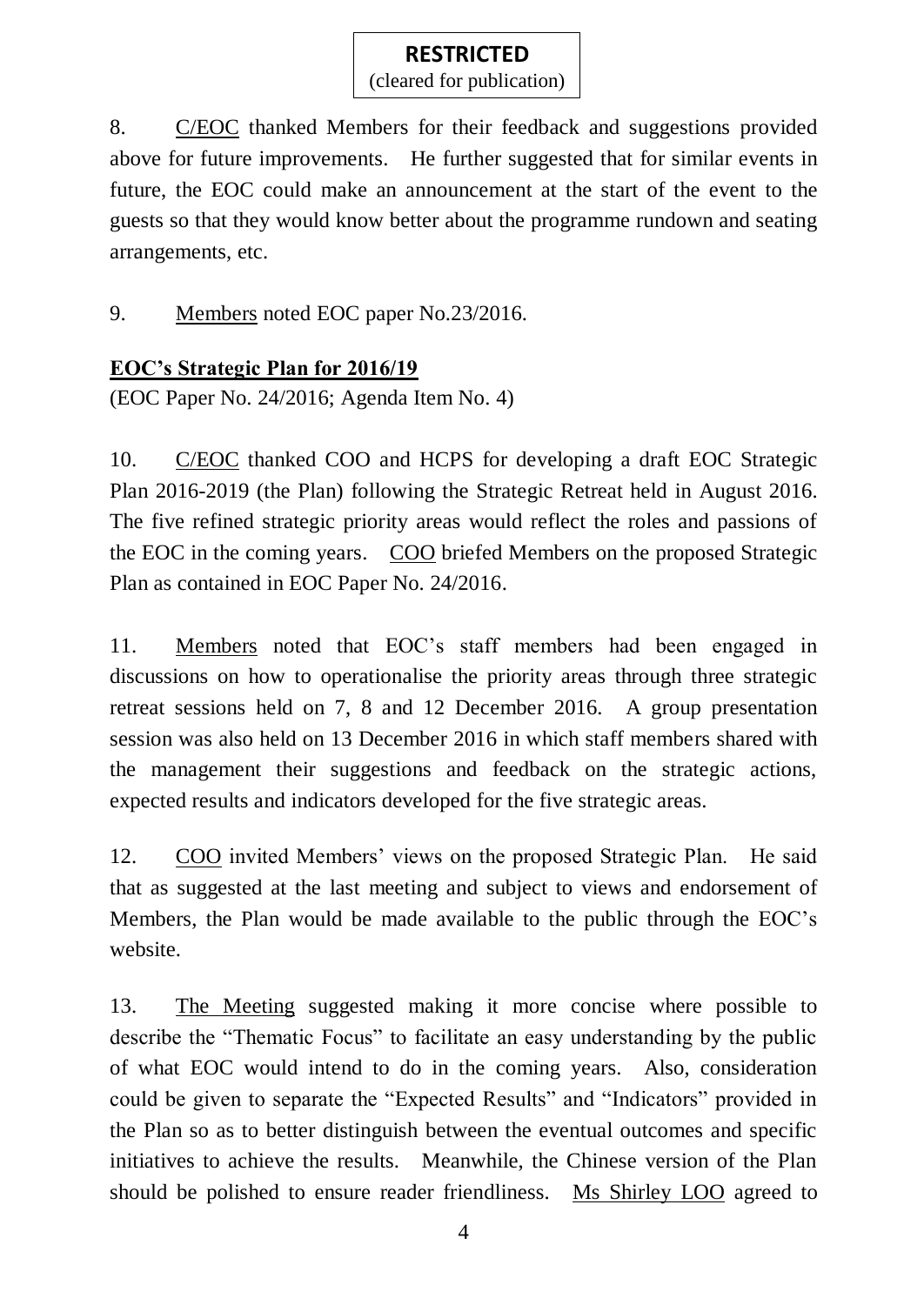(cleared for publication)

help review the refined Chinese version of the Plan and C/EOC expressed appreciation for her assistance.

14. Members approved in principle the Strategic Plan as set out in EOC Paper No.24/2016 and agreed that the Plan, with the refinements as suggested above, would be uploaded onto EOC's website for access by the public by early 2017.

*(Professor Susanne CHOI left the meeting at this juncture.)*

## **Reports of the Legal & Complaints Committee, Community Participation & Publicity Committee, Policy, Research & Training Committee and Administration & Finance Committee**

(EOC Paper No. 25/2016; Agenda Item No. 5)

15. Dr Maggie KOONG, Convener of the Community Participation & Publicity Committee (CCPC) highlighted to Members the work of the CPPC as presented in Appendix 2 to EOC Paper No. 25/2016. Members noted that the total budget for the Funding Programme 2017/18 remained at \$1,600,000 and the focus would include reaching out to youths via multimedia platforms. HCC supplemented that the CCD would continue to explore ways to step up the EOC's presence on Facebook as well as other social media.

16. On the work of the Policy, Research & Training Committee (PRTC), DPRT reported that six research projects had been approved for the next three years. Two guidelines, namely "Easy-to-Read Guide for Accessible Air Travel" and "Autism: A Guide for Law Enforcement Officers Communicating with Persons with Autism Spectrum Disorders" had been presented to the Committee for comments. He thanked Dr Sandra TSANG for providing valuable inputs to the Guide for Law Enforcement Officers. Letters had been sent to relevant organizations to seek their views on the Guide as agreed at the last PRTC meeting. A progress report of the Working Group on Anti-Sexual Harassment Campaign has also been considered by the PRTC. Members noted that following the incident at the Bridge of the Rehabilitation, a number of talks had been conducted with a view to heightening the awareness of parents of PWDs,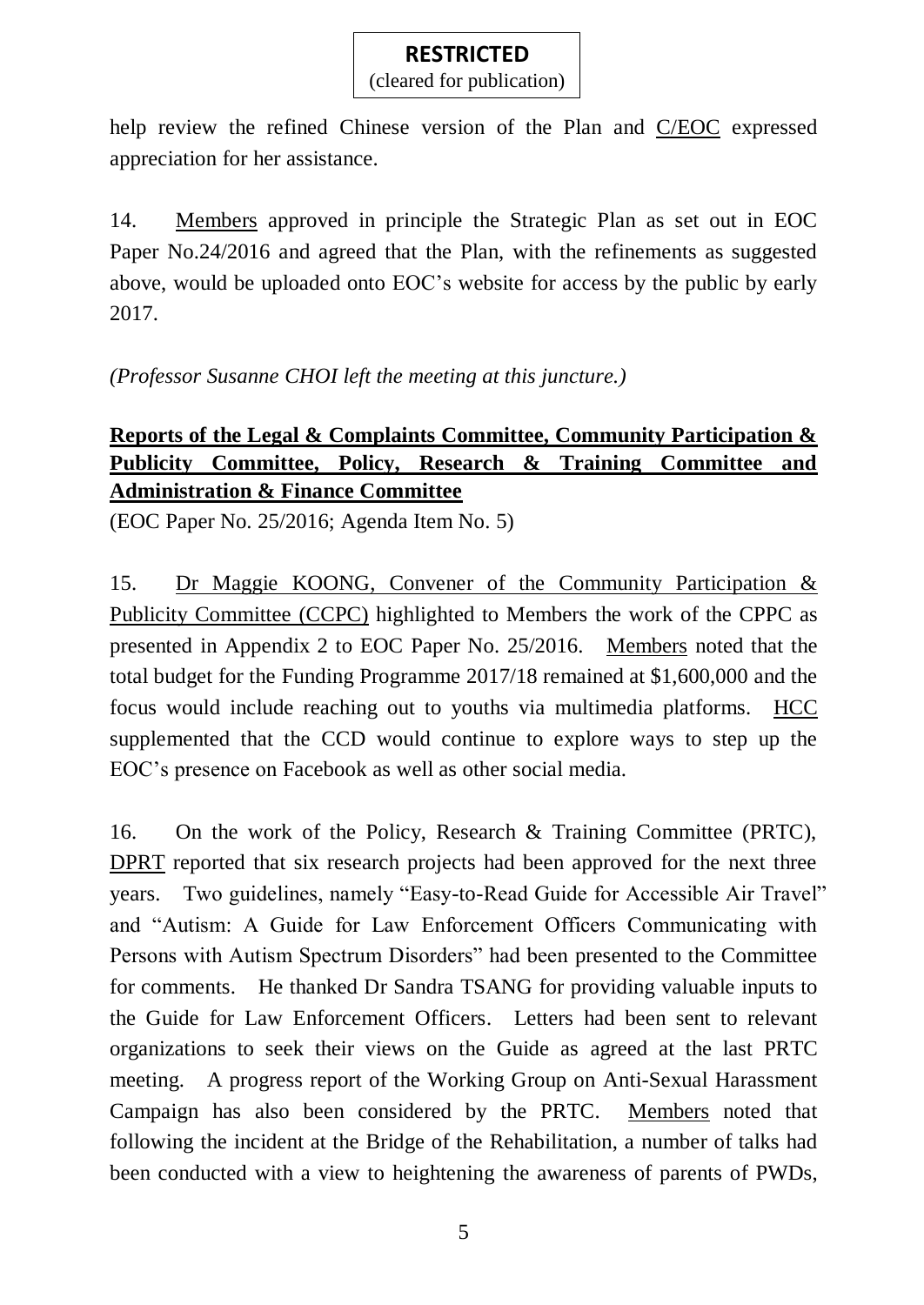(cleared for publication)

staff of NGOs and service providers on anti-sexual harassment and the rights of PWDs. The talks were well-received.

17. Regarding the work of the Legal & Complaints Committee (LCC), C/EOC said that major highlights were included in Appendix 1 to the said paper and CLC could not attend this EOC meeting because he had to attend a court case hearing in relation to an ex-EOC staff. The outcome of the court case would be reported to Members at the next meeting. Members noted that the legal cost spent on hiring of the external barrister for this case was still within the budget. Dr Sandra TSANG supplemented that the efforts of staff members in handling the legal and complaint cases should be appreciated as at times they were subjected to abusive acts of service users.

18. On the work of the Administration and Finance Committee (A&FC), HCPS highlighted to Members the EOC's operational performance and the salient points in the financial statements for the quarter ended 30 September 2016 as discussed at the last A&FC meeting. Regarding EOC's performance pledge on concluding complaint cases within 6 months, C/EOC informed members that the oath-taking incident of the two ex-Legislative Councillors had generated over 100 complaint cases which might have a bearing on meeting the pledge. DCS supplemented that advice was being sought from an external Senior Counsel as to whether racial vilification would be involved. The legal advice was expected to be received by end December 2016 and these 100 plus complaints would be handled in one go by then.

19. Members noted EOC paper No.25/2016.

*(Mr Nelson YIP left the meeting at this juncture.)*

### **Chairperson's Quarterly Report**

(EOC Paper No. 26/2016; Agenda Item No. 6)

20. C/EOC updated Members on his major work done in the past quarter and invited comments and advice from Members.

21. Dr Maggie KOONG commented that it would be good for the EOC to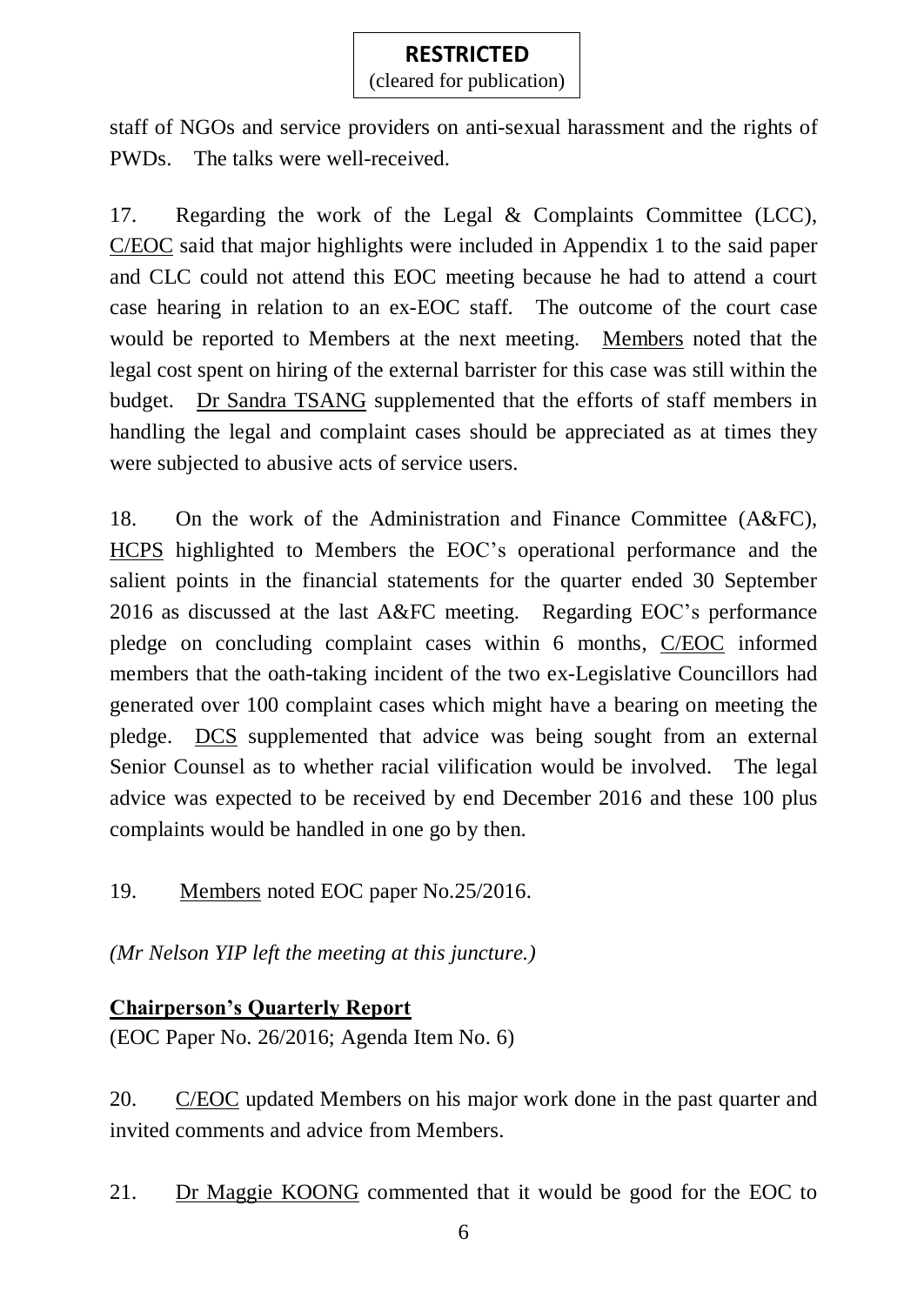(cleared for publication)

respond proactively with a timely statement to topical issues of community-wide concern, such as the recent breastfeeding video taken by a taxi-driver incident. Dr Trisha LEAHY echoed Dr KOONG's views and appreciated C/EOC's prompt responses to various issues which had been conducive to the branding of the EOC. COO supplemented that Mr A B NASIR also expressed concern on the breastfeeding video issue and suggested the EOC to follow up with the Privacy Commissioner for Personal Data for stepping up public education to ensure due respect to the privacy of breastfeeding mothers.

22. Members noted EOC paper No.26/2016.

## **Report of EOC's Financial Position as at 31 October 2016 and the Use of EOC's Reserves for Office Relocation**

(EOC Paper No. 27/2016; Agenda Item No. 7)

23. SMA briefed Members on EOC Paper No. 27/2016 which reported on the EOC's financial position as at 31 October 2016 and the use of EOC's reserves for office relocation.

24. Members approved to set aside \$8.36M in the EOC's reserves to meet the balance of the setting up and reinstatement costs as listed in paragraph 6 of the paper. The Hon Holden CHOW commented that where possible it would be preferred if the EOC Office could stay near North Point of Hong Kong Island which would be more convenient.

*(The Hon Holden CHOW left the meeting at this juncture.)*

25. Members also noted the proposed implementation plan of the office relocation at Annex D of the paper. In response to Dr Maggie KOONG, SMA said that the proposed implementation plan was tentative and would be updated to take into account the latest developments such as the rental commencement date of the new office premises. HCPS reported that a short-term project manager post would be created to coordinate external consultants/contractors engaged for the office design and fitting out works and internal communication within the EOC Office which involved considerable work. On the purchase of a 7-seater motor vehicle for replacement purpose, HCPS updated Members that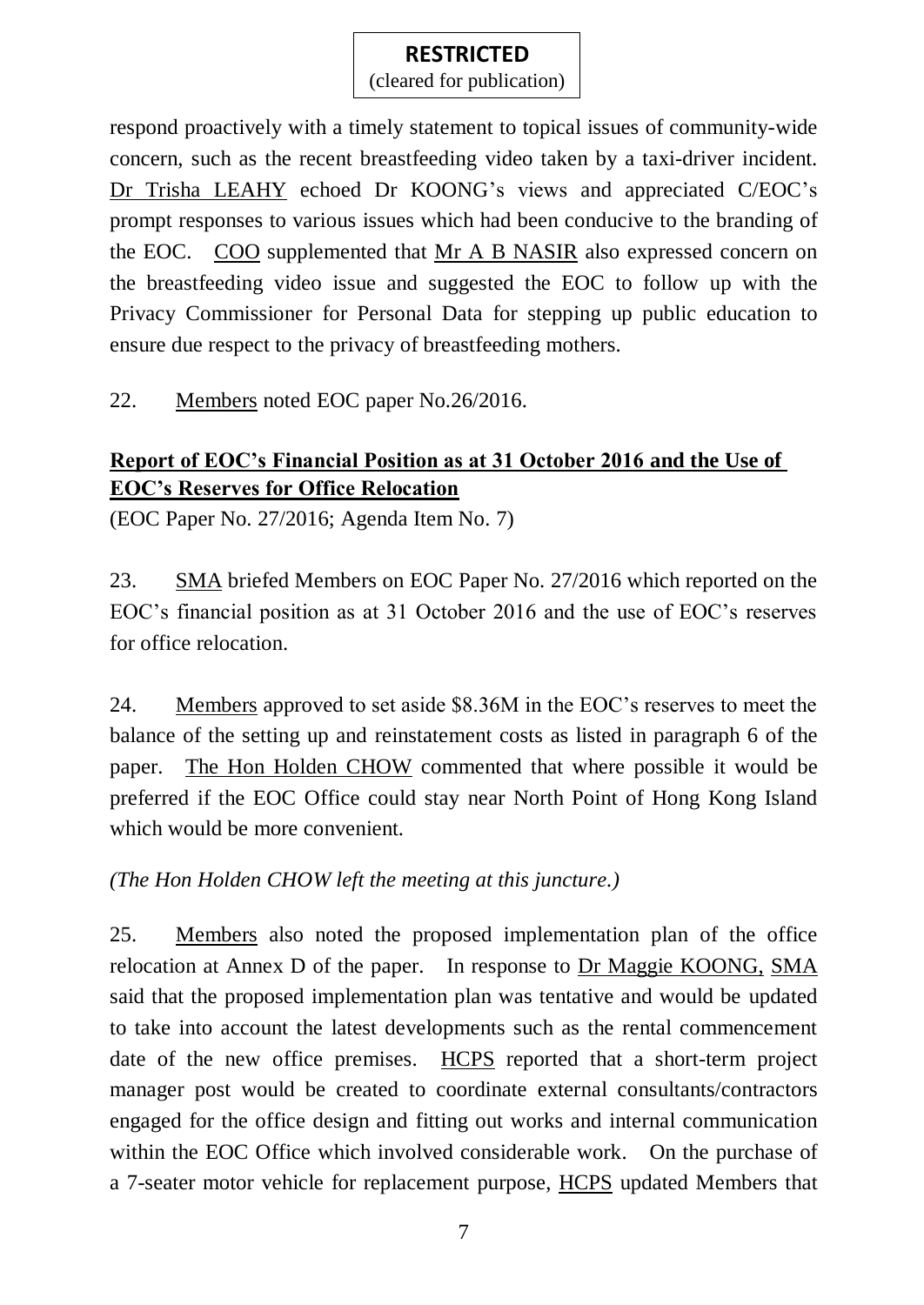(cleared for publication)

quotations and comparisons would be made on various models offering price discounts and a purchase decision would be made in the following few weeks.

*(Ms Su-Mei THOMPSON left the meeting at this juncture.)*

26. Dr Maggie KOONG declared that she had a relative responsible for managing the office premises at 41 Heung Yip Road of Wong Chuk Hang listed in Annex C of EOC paper No.27/2016. The Meeting noted her declaration of interest.

27. Members noted EOC paper No.27/2016.

## **Tentative EOC Meeting Schedule for 2017**

(EOC Paper No. 28/2016; Agenda Item No. 8)

28. Members noted the tentative EOC Meeting Schedule for 2017 as contained in EOC Paper No. 28/2016.

## **V. Any Other Business**

## **EO Award**

29. C/EOC said members of the Anti-Sexual Harassment Committee suggested setting up an EO Award targeting employers who supported equal opportunities in employment. As considerable resources might be required to move this forward, he suggested that a concept paper outlining the proposed way forward could be prepared and circulated to Members for comments before the next meeting. Ms Elizabeth LAW suggested recognizing companies/organizations which did well in EO and the EOC might consider bidding funding from the Government to take the scheme forward. Dr Maggie KOONG added that it would be good for the EOC to do more on the educational side and collaborate with other NGOs such as the Family Council and the Government to help advance EO in the community.

30. There being no other business, the meeting was adjourned at 4:35 p.m.